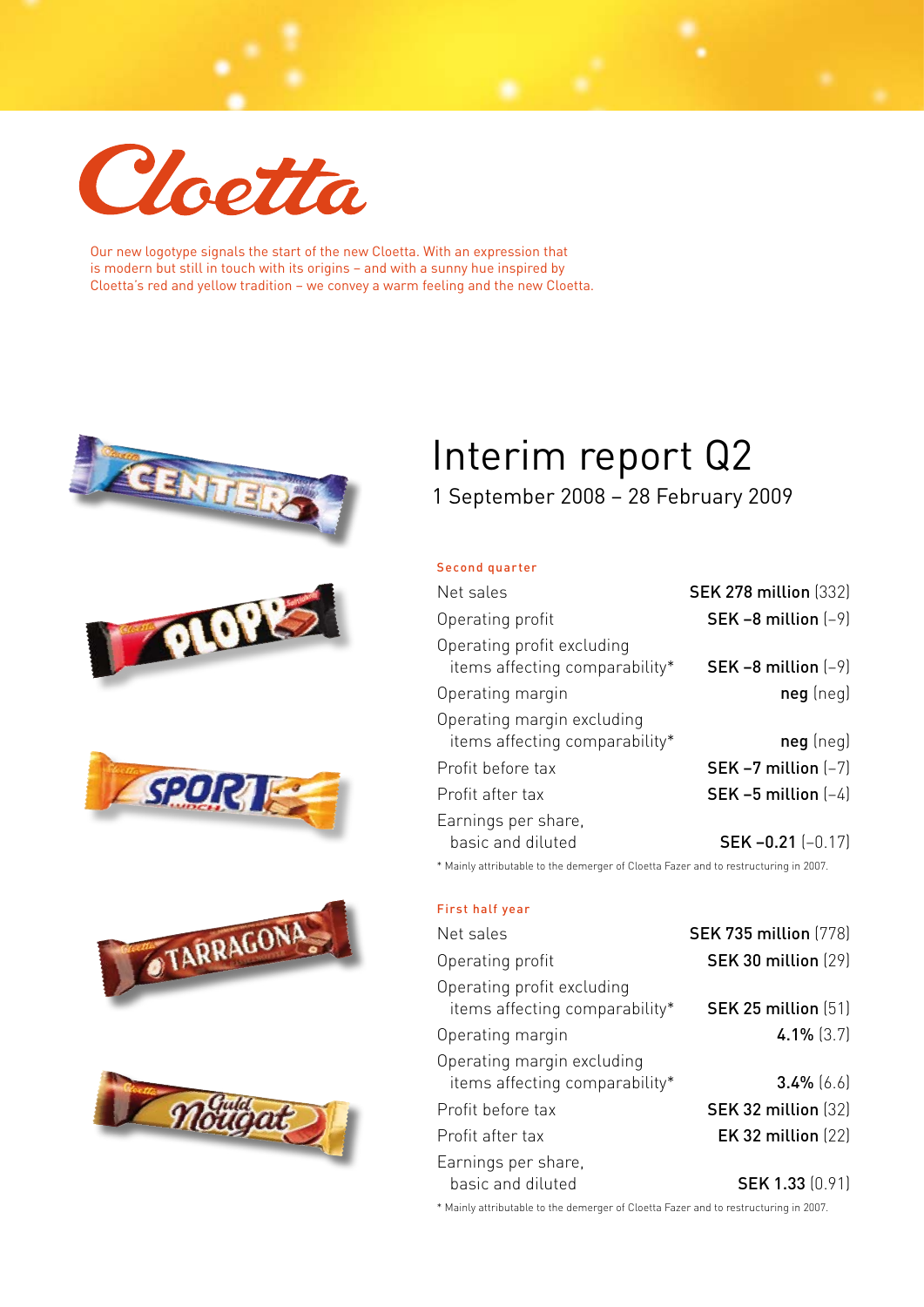# Comments from the CEO

Sales of Cloetta's prioritised brands continued to grow in the second quarter, an increase that was further strengthened by the launch of our new countlines.

With a full focus on Cloetta and our product brands, we will continue to introduce attractive new confectionery products.

Cloetta's licensed sales agreement with Fazer Confectionery, which was a consequence of the demerger, was terminated at year-end 2008, which led to a decrease in net sales for the first half of the year. Sales of Cloetta's products rose by 2.4% in the quarter and 2.6% in the first half of the year. Sales of the prioritised brands improved by 3%.

From an earnings standpoint Cloetta is still feeling the effects of increased raw material costs, which have risen further in recent months due to weakening of the Swedish krona. The higher customer prices that were introduced in 2008 have not been sufficient to compensate for these rising costs, for which reason additional price hikes and efficiency improvements will be necessary.

#### Sales and profit

#### September 2008 – February 2009

The financial year runs from 1 September 2008 to 31 August 2009. The following comments present the comparative figures for the period from 1 September 2007 – 29 February 2008. The comparative information is based on monthly reporting to the Board of Directors and Executive Management of the former Cloetta Fazer (see also accounting policies on page 5).

Cloetta's business follows a seasonal cycle in which the first quarter of the year (leading up to Christmas) is the strongest from a sales and earnings perspective. To a large extent, the company's full year profit is therefore dependent on sales during this period. The Easter holiday, which is the second peak season in the confectionery market, falls in Cloetta's third quarter but affects sales in both the second and third quarters to a varying degree from year to year since the timing of Easter can shift between the months of March and April. In 2009, Easter fell in April and has therefore affected sales for the second quarter to a lesser degree.

Net sales decreased by 5.5% to SEK 735 million (778). This figure includes sales of SEK 27 million (26) in Karamellpojkarna, which was acquired on 1 October 2007.

As a result the demerger of Cloetta Fazer, Cloetta was licensed to sell Fazer's products on the Swedish, Norwegian and Danish markets during the period from 1 September to 31 December 2008. Sales of Fazer's products thus amounted to SEK 217 million (300) in the first half of 2009. In 2008, sales of Fazer's products were included for the entire first half of the year. Excluding the sale of Fazer's products, Cloetta's sales amounted to SEK 518 million (478). Net sales for the period include the sale of the remaining inventory of Fazer products at 31 December to Fazer Confectionery for a value of SEK 17 million. Excluding this one-time item and sales of contract manufactured products to Fazer Confectionery, sales of Cloetta's own products rose by 2.4% compared to the same period of last year.

Volume sales of Cloetta's ten prioritised brands were up by 3% compared to the prior year. Cloetta's prioritised brands are Kexchoklad, Center, Plopp, Polly, Tarragona, Guldnougat, Bridge, Juleskum, Sportlunch and Extra Starka. Miscellaneous brands fell by 7%.

Gross profit for the period from September 2008 to February 2009 was SEK 208 million (226). Gross margin for the same period was 28.3%, compared to 29.0% the year before. Restructuring charges with an effect on gross profit amounted to SEK 5 million (13). Gross margin excluding these items was 29.0%, compared to 30.7% in the previous year.

Price levels for several of Cloetta's most important raw materials climbed sharply in 2008 and Cloetta has raised its customer prices to compensate for this trend. However, these price hikes have not been sufficient, leading to a drop in both gross margin and gross profit compared to the previous year. The higher raw material prices have had the greatest impact on chocolate products, but have also affected the sugar confectionery segment to a certain extent. As the already introduced price increases do not reflect the current cost of raw materials, which have risen further due to weakening of the Swedish krona, additional increases will be necessary alongside measures to enhance efficiency.

Selling and administrative expenses have increased by SEK 22 million to SEK 216 million (194), of which SEK 33 million (9) consists of restructuring charges. Excluding these restructuring charges, selling and administrative rose by SEK 2 million.

Operating profit amounted to SEK 30 million (29) and operating margin was 4.1% (3.7).

Operating profit included restructuring charges of SEK 38 million arising mainly from a reduced staffing need in marketing, customer support, sales and administration following the demerger. This redundancy is mainly connected to Cloetta's discontinued sales of Fazer products as of 1 January 2009.

In connection with the demerger of the Cloetta Fazer Group, it was agreed that Fazer would pay compensation of SEK 28 million for restructuring charges arising in Cloetta. Net restructuring charges for the period September to February thus amounted to SEK 10 million. Operating profit has also been positively affected by compensation of SEK 6 million from Fazer Confectionery in respect of forward exchange contracts and one-time income of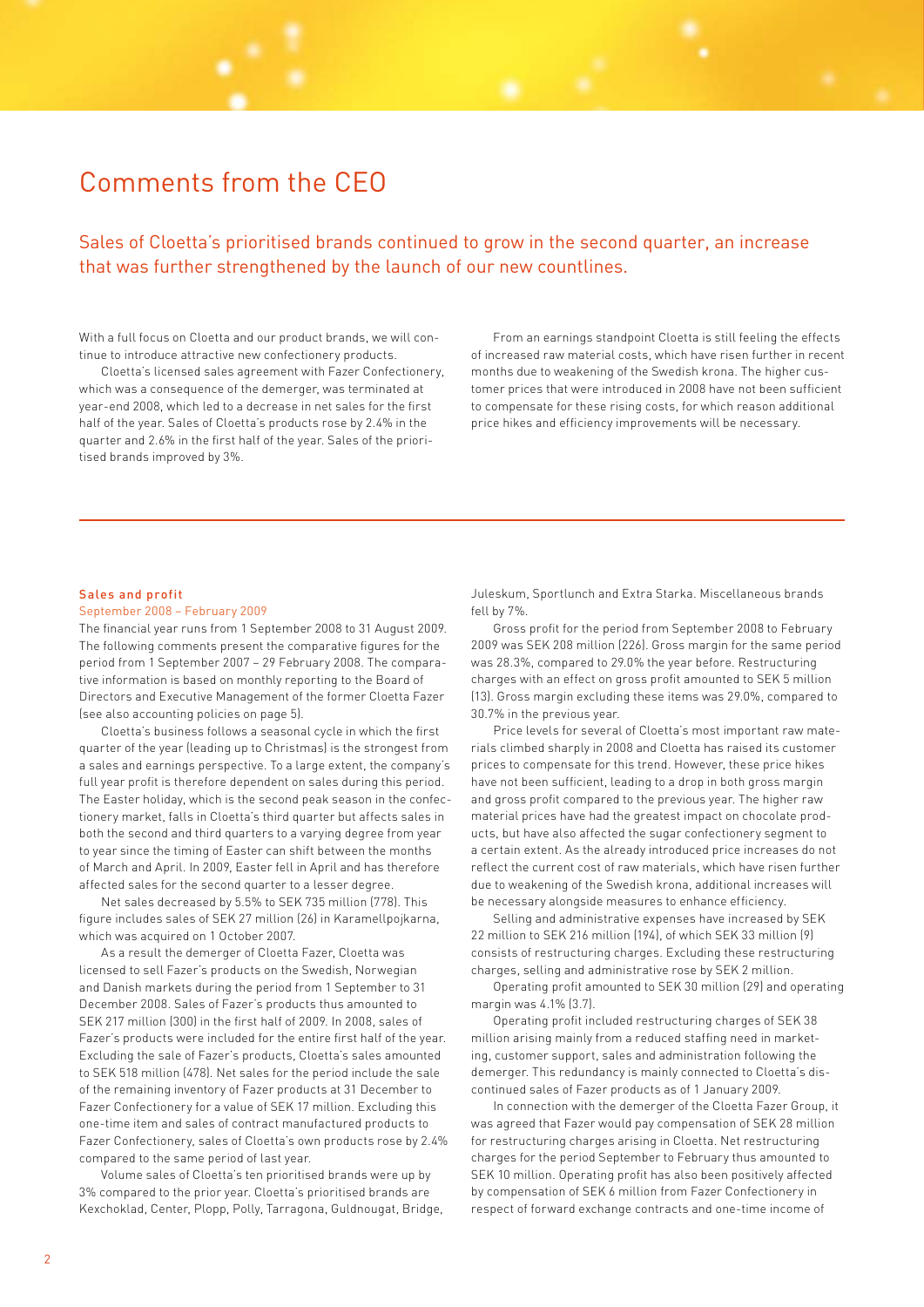SEK 9 million on the reversal of a purchase price provision for the acquisition of Karamellpojkarna, where Cloetta's current assessment is that no additional purchase price will be payable. Profit for the prior year included items affecting comparability of SEK –22 million relating to costs for downsizing of the production staff (see also table on page 7 for comparative information).

Operating profit excluding all items affecting comparability was SEK 25 million, compared to SEK 51 million the year before. Operating margin excluding items affecting comparability was 3.4% (6.6). Of the drop in profit, SEK 8 million is explained by the fact that Cloetta's compensation for the sale of Fazer products in the period was lower than revenue from these sales in the year-earlier period when they were part of Cloetta Fazer's brand portfolio, which has also led to a weaker gross margin. Operating profit for the period was negatively affected by foreign exchange losses of SEK 5 million that are reported together with other operating income. The remaining profit decrease of SEK 13 million is due to higher raw material costs and lower total sales of Fazer's products.

During the period from 1 September to 31 December 2008, Cloetta was responsible for sales of Fazer's products on the Swedish, Norwegian and Danish markets. Of Cloetta's operating profit excluding items affecting comparability of SEK 25 million for the period from September 2008 to February 2009, SEK 4 million is attributable to these licensed sales (linked to an agreement between Cloetta and Fazer in connection with the demerger regarding Cloetta's compensation for handling sales of Fazer's products during September-December 2008). The amount of compensation under this sales agreement was finalised in February 2009. The remaining operating profit of SEK 21 million refers to Cloetta's own sales. Operating margin was 2.0% on the licensed sales of Fazer's products and 4.1% on Cloetta's own sales (see also table on page 7).

Profit before tax was SEK 32 million (32). Net financial items totalled SEK 2 million, compared to SEK 3 million the year before. Profit after tax was SEK 32 million (22), equal to earnings per share of SEK 1.33 (0.91). The period's income tax expense was SEK 0 million (10), corresponding to an effective tax rate of 0% (31). Starting in 2009 the corporate tax in Sweden has been reduced from 28% to 26.3%. The lower tax rate has been applied in calculation of deferred tax on untaxed reserves, and has reduced the period's income tax expense by approximately SEK 7 million. Income arising from the reversal of previously expensed provisions for additional purchase prices is not taxable.

### Sales and profit,

### December 2008 – February 2009 (Quarter 2)

The following comments present the comparative figures for the period from 1 December 2007 to 29 February 2008. The comparative information is based on monthly reporting to the Board of Directors and Executive Management of the former Cloetta Fazer (see also accounting policies on page 5).

Second to Christmas, the Easter holiday is a peak season in the confectionery market. Easter will fall in the month of April during 2009 and has therefore affected sales for the second quarter to a lesser degree. However, a share of products for the Easter sales are manufactured in the second quarter, which has had a positive effect on production.

Net sales for the quarter declined by SEK 278 million (332).

As a result of the demerger of Cloetta Fazer, Cloetta was licensed to sell Fazer's products on the Swedish, Norwegian and Danish markets during the period from 1 September to 31 December 2008. In the second quarter, sales of Fazer products thus amounted to SEK 42 million (129). In 2008, sales of Fazer's products were included for the entire second quarter. Excluding sales of Fazer's products, Cloetta's sales amounted to SEK 236 million (203). Net sales for the period include the sale of the remaining inventory of Fazer products at 31 December to Fazer Confectionery for a value of SEK 17 million. Excluding this one-time item and sales of contract manufactured products to Fazer Confectionery, sales of Cloetta's own products rose by 2.6% compared to the same period of last year.

Volume sales of Cloetta's ten prioritised brands increased by 3% during the period, while miscellaneous brands fell by 11%.

Gross profit for the period was SEK 79 million (85), equal to a gross margin of 28.4% (25.6). The improved gross margin is an effect of lower indirect production costs, higher capacity utilisation in production and a changed product mix.

Selling and administrative expenses totalled SEK 82 million (93), a decrease of SEK 11 million resulting from the demerger.

Operating profit was SEK –8 million (–9), and was negatively affected by foreign exchange losses of SEK 5 million (0) that are reported together with other operating income.

In December 2008 the confectionery companies Panda and Cloetta signed an agreement under which Panda will sell and distribute Cloetta's brands in Finland starting on 1 January 2009. In the spring of 2009 Cloetta will begin selling and distributing products from Panda in Sweden.

#### Financing and liquidity

Cash and cash equivalents and short-term investments at 28 February 2009 amounted to SEK 306 million (339), up from SEK 279 million at the beginning of the financial year.

Cloetta's working capital requirement is exposed to seasonal variations, partly due to a build-up of inventories in preparation for increased sales during the Christmas holiday. This means that the working capital requirement is normally highest during the autumn, i.e. in the first quarter, and lowest at the end of the financial year, i.e. in the second quarter.

Cash flow from operating activities for the first half of the year was SEK 123 million (47). Net cash of SEK 45 million (17) was utilised for investments in property, plant and equipment. Dividends of SEK 4 million (0) were paid to the former parent company Cloetta Fazer AB and refer to settlement of Cloetta's net cash according to an agreement signed in connection with the demerger of Cloetta Fazer (see also section on the Parent Company).

Interest-bearing assets exceeded interest-bearing liabilities by a net amount (i.e. a net receivable) of SEK 239 million (243). The net receivable totalled SEK 171 at the beginning of the financial year, and has thus increased by SEK 68 million during the period. The equity/assets ratio was 64.8% (63.0).

#### Capital expenditure

Gross expenditure on property plant and equipment in the first half of the year totalled SEK 45 million (17), and included both capacity and replacement investments in the existing production lines. Depreciation amounted to SEK 23 million (20).

### Employees

The average number of employees during the first half of the year was 475 (524), where the decrease refers mainly to employees who were offered employment in Fazer's Swedish sales company in connection with the demerger and staff reductions in response to redundancies arising when Cloetta discontinued sales of Fazer´s products.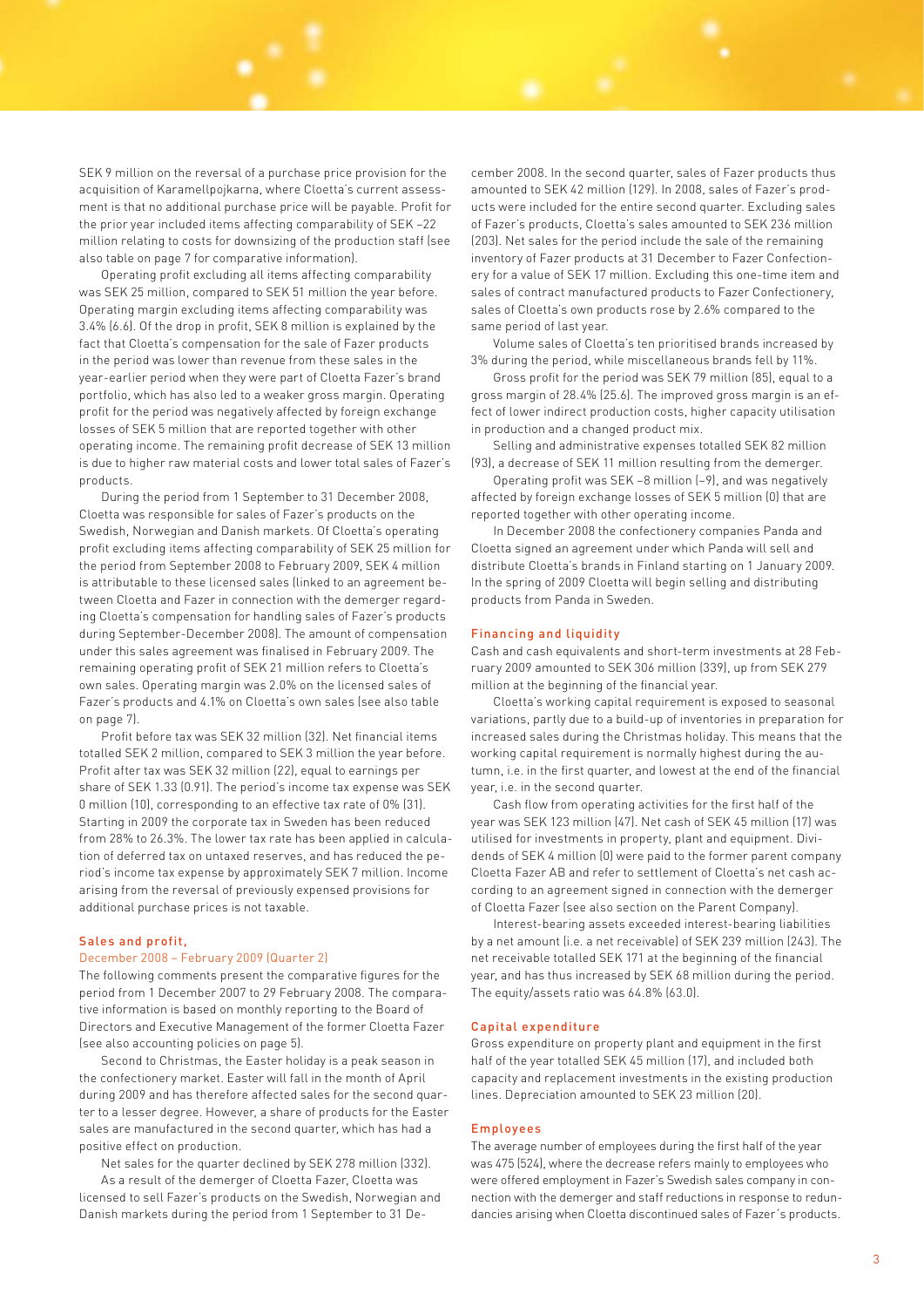#### Parent Company

Cloetta AB's primary activities include head office functions such as group-wide management and administration.

Net sales in the Parent Company for the first half of the year reached SEK 19 million and referred mainly to intra-group services and rents. Profit before tax is reported at SEK –6 million and profit after tax was SEK –6 million (0), of which SEK 4 million consisted of restructuring charges in connection with the demerger. Net financial items totalled SEK –1 million (–).Cash and cash equivalents and short-term investments amounted to SEK 5 million (0). A previously expensed purchase price provision of SEK 9 million for the acquisition of Karamellpojkarna is no longer expected to be payable and has been reversed, at the same time that the value of shares in subsidiaries has been reduced by a corresponding amount.

According to the agreement between Oy Karl Fazer Ab and AB Malfors Promotor for the demerger of the Cloetta Fazer Group (Separation Agreement), Cloetta's net receivable at 31 August 2008 was set at SEK 200 million less certain adjustments (see also the listing prospectus for Cloetta AB (publ) that was published in preparation for the move to NASDAQ OMX Stockholm, Nordic List). The resulting difference of SEK 4 million was settled as a dividend from Cloetta to the former Cloetta Fazer AB (publ), as approved by Cloetta's AGM on 5 November 2008.

#### The Cloetta share

On 18 November 2008 Cloetta applied for listing of the company's class B shares on NASDAQ OMX Stockholm, Nordic List. After reviewing the application on 26 November 2008, the stock exchange's listing committee found that no listing would be possible until Cloetta had published an interim report for the period from 1 September to 30 November 2008, after which a final decision could be made regarding a listing on NASDAQ OMX Stockholm, Nordic List. In view of the listing committee's decision, Cloetta was traded on NASDAQ OMX First North during a transitional period, with E. Öhman J:or Fondkommission AB as Certified Adviser. Trading of Cloetta's class B share commenced on 8 December 2008.

On 4 February 2009, the listing committee approved the class B share of Cloetta AB (publ) for trading on NASDAQ OMX Stockholm, Nordic List, after which trading of the class B share of Cloetta AB (publ) commenced on NASDAQ OMX Stockholm, Nordic List, on 16 February 2009. The share is traded under the ticker symbol CLA B with ISIN code SE0002626861. A round lot consists of one (1) share.

During the period from 8 December 2008 to 27 February 2009, 2,154,081 shares were traded. The highest quoted bid price for the Cloetta share was SEK 36.80 and the lowest was SEK 15.50. When the share began trading on NASDAQ OMX First North on 8 December 2008, the share was quoted at SEK 15.50. When trading commenced on NASDAQ OMX Stockholm, Nordic List, on 16 February 2009, the share was quoted at SEK 33.30. A listing prospectus for Cloetta AB (publ) published in preparation for the move to NASDAQ OMX Stockholm, Nordic List, is available on the company's website www.cloetta.se.

### Shareholders

Subsequent to distribution of the shares in Cloetta, the ownership structure has changed significantly in that Fazer used class B shares in Cloetta as consideration in the public tender offer made by Fazer to the shareholders in Fazer Konfektyr Service AB (former Cloetta Fazer AB). Fazer Konfektyr Service AB (publ) conducts, directly or indirectly, the Fazer-related operations previ-

ously conducted within the Cloetta Fazer Group. After the changes in ownership, AB Malfors Promotor is the principal shareholder in Cloetta AB (publ). At 28 February 2009 Cloetta AB had 3,761 shareholders. The principal shareholder Malfors Promotor held 67.7% of the votes and 39.3% of the share capital. Other institutional investors held 20.8% of the votes and 39.1% of the share capital.

#### Future outlook

Following the demerger of the Cloetta Fazer Group, Cloetta no longer sells Fazer's products after 31 December 2008.

As a result of this, Cloetta's net sales will decrease by approximately 40%, excluding the sale of Fazer products manufactured on a contract basis. Due to more limited economies of scale, Cloetta's assessment for the short term is that it will not be possible to reduce expenses to an extent equal to the decrease in net sales.

Cloetta and Fazer Confectionery have agreed to terminate their collaboration at the joint finished goods warehouse in Norrköping with effect from 31 March 2009. The warehouse operations were previously dimensioned to handle products from both Cloetta and Fazer. This has given rise to some 10 redundancies among the warehouse staff. Employee co-determination negotiations regarding redundancy were completed in the second quarter.

Additional restructuring charges of approximately SEK 15 million are expected to arise in the third and fourth quarters. These costs are mainly related to the need, after the demerger, to replace the Cloetta Fazer corporate identity with Cloetta on printed materials, merchandising materials and product packaging, costs associated with the finished goods warehouse in Norrköping and costs connected to redundancies at the Alingsås factory as described below.

From an earnings standpoint Cloetta is still feeling the effects of increased raw material costs, which have risen further in recent months due to weakening of the Swedish krona. As the already introduced price increases have not been sufficient to compensate for these rising costs, additional price hikes will be necessary alongside measures to enhance efficiency.

In the company description published by Cloetta in preparation for the introduction of Cloetta's class B share on NASDAQ OMX First North and the prospectus published ahead of the listing on NASDAQ OMX Stockholm, Nordic List, Cloetta indicates that these reduced scale economies will cause the operating margin to fall below 1.8% in the pro forma accounts (as stated in the company description) for the period 1 September 2007 – 31 August 2008 during a transitional period of four to six quarters after Cloetta's listing on NASDAQ OMX First North on 8 December 2008. The pro forma accounts are based on the exchange rates in force between 1 September 2007 and 31 August 2008. Cloetta anticipates a negative operating margin for the current financial year, and therefore also a loss for the full year 2009.

#### Subsequent events

On 16 March it was announced that Karamellpojkarna in Alingsås, a subsidiary in the Cloetta Group since October 2007, had identified a need to reduce its workforce by 25 employees. The staff reduction has been necessitated by rising costs that have not been possible to offset through increased revenue. The factory in Alingsås is dimensioned for a production volume that exceeds the current and forecasted volumes, which has resulted in a need for fewer employees and measures to adapt these operations to the market situation. Negotiations have been started with the union representatives. In the future, a focus on Karamellpojkarna's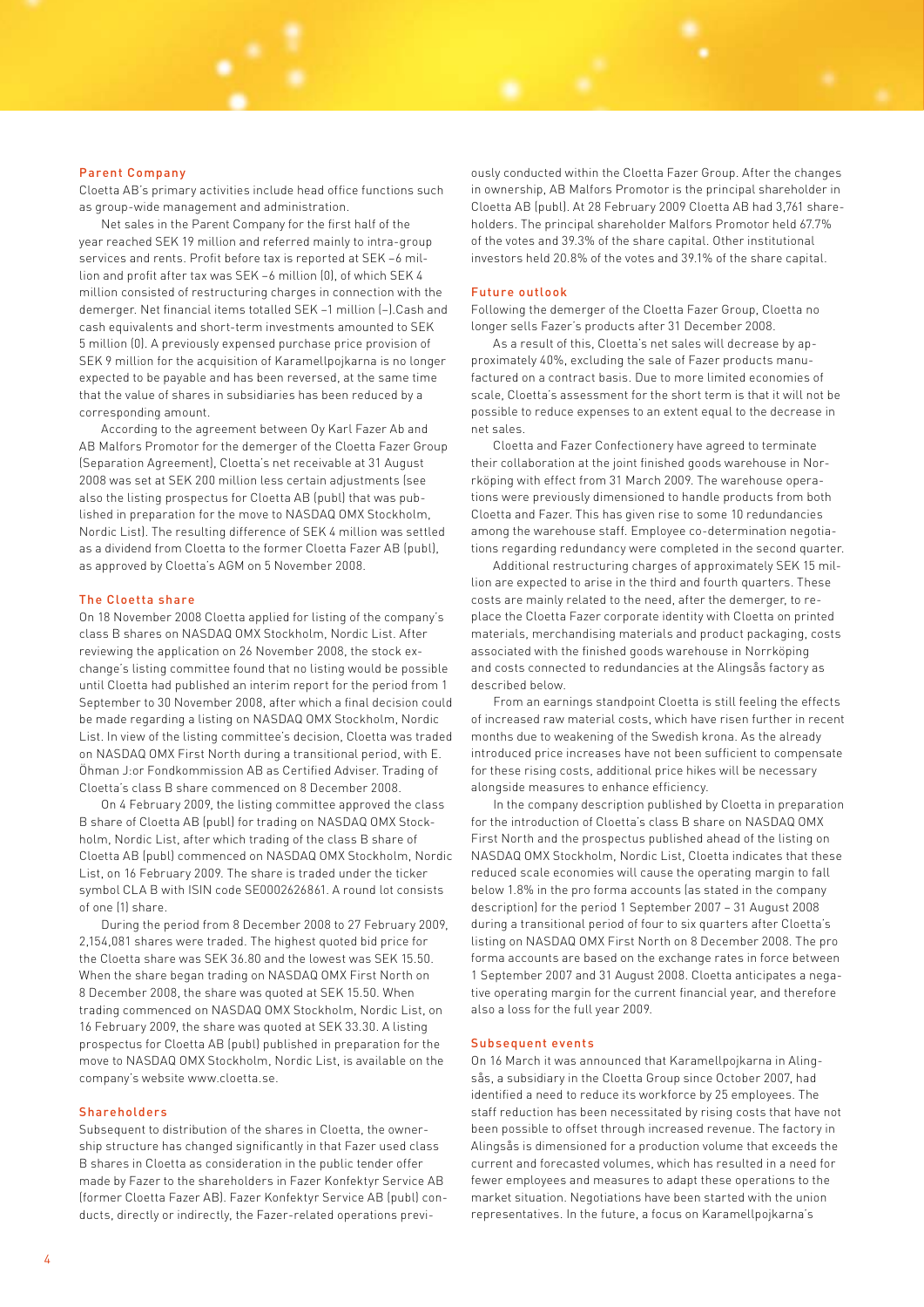Extra Starka brand will be a top priority and efforts to further develop and strengthen Extra Starka will be important in safeguarding the continued stability of operations in Alingsås.

The Extraordinary General Meeting of Cloetta AB on 20 March 2009 resolved, in accordance with the Board's previously published proposal, to establish a convertible note programme for all employees in the Cloetta Group. As a result of the decision, Cloetta will raise a convertible debenture loan of not more than SEK 32 million through the issue of convertible notes to the employees. The convertible debenture loan will run from 14 May 2009 until 30 March 2012 with an annual interest rate equal to STIBOR plus approximately 2.5 percentage points. The convertible notes can be converted to class B shares in Cloetta during the period from 25 February 2011 to 25 February 2012 at a conversion rate equal to 122% of the average price paid for Cloetta's class B shares during the period from 27 March 2009 to 2 April 2009. The dilutive effect arising from the proposed convertible note programme may not exceed 4% of the share capital. For additional information, see the complete decision on Cloetta AB's website, www.cloetta.se.

On 19 March, in accordance with the Swedish Securities Council's statement AMN 2008:18, AB Malfors Promotor made an offer to the former shareholders in Cloetta Fazer AB who had accepted Fazer's public offer. The purpose of the offer is to guarantee equal treatment of the former shareholders in Cloetta Fazer. As a background explanation for the offer, it can be mentioned that the Separation Agreement for the demerger of Cloetta Fazer stated that Malfors would acquire any Cloetta shares remaining in Fazer's possession after the use of Cloetta shares as payment according Fazer's public offer. In order to avoid discrimination, Malfors and Fazer agreed that Malfors would offer the Cloetta shares acquired from Fazer to the other shareholders in Cloetta Fazer who had accepted Fazer's public offer at the same price paid by Malfors. The average price at which Malfors purchased the Cloetta shares from Fazer was SEK 37.71 per share, which did not constitute an estimated market value but was part of the overall Separation Agreement. A prospectus regarding the offer is available on Cloetta´s website, www.cloetta.se.

### Other

#### Demerger of Cloetta Fazer

On 15 June 2008 AB Malfors Promotor and Oy Karl Fazer Ab announced a decision for the demerger of the Cloetta Fazer Group. At the Extraordinary General Meeting on 25 July 2008 the shareholders in Cloetta Fazer AB passed a decision in principle to approve the demerger, which resulted in the formation of the two freestanding companies Fazer Confectionery, a division of the Fazer Group, and Cloetta.

The Cloetta Group, whose parent company is Cloetta AB, was formed in July-August and at 31 August 2008 was a sub-group of Cloetta Fazer AB. On 25 November 2008 the AGM of Cloetta Fazer AB, which has changed name to Fazer Konfektyr Service AB (publ), passed a formal resolution on the distribution of the shares in Cloetta AB.

For more information, see the listing prospectus for Cloetta AB (publ) that was published in preparation for the move to NAS-DAQ OMX Stockholm, Nordic List, in which Cloetta's operations are presented in more detail. The principal shareholder in Cloetta AB is AB Malfors Promotor. Among other things, the prospectus contains Cloetta's vision, goals and strategies. The demerger has now been completed and all transactions between Fazer Confectionery and Cloetta have been settled.

#### Changed financial year

The Extraordinary General Meeting of Cloetta Fazer on 25 July 2008 adopted an amendment to the Articles of Association entailing a change in the company's financial year from the calendar year to a broken financial year from 1 September to 31 August. A corresponding resolution to change Cloetta's financial year was passed on 25 August 2008. Abbreviated annual financial statements for Cloetta, covering the period from January to August 2008, were adopted by the Annual General Meeting on 5 November 2008.

This interim report covers the period from 1 September 2008 to 28 February 2009. During the period from 1 September – 30 November 2008, quarter 1, Cloetta was a sub-group of Cloetta Fazer AB (name changed to Fazer Konfektyr Service AB).

### Operating and financial risks in the Group and Parent Company

In its operations, the Cloetta Group is exposed to both operating and financial risks. The operating risks are managed by the operating units and the financial risks by the central finance function.

The Group's manufacturing costs account for approximately 60% of the total cost mass. Of total manufacturing costs, raw materials and packaging make up approximately 65%. The most significant raw materials in terms of value are cocoa, sugar and milk products. Compared to the previous year, prices for the majority of raw materials have risen sharply. Price development for raw materials is monitored and analysed continuously.

The Group's financial risks consist primarily of currency risk, interest rate risk and credit risk. Cash and cash equivalents and short-term investments at 28 February 2009 totalled SEK 306 million. The Group's investment strategies are based on the guidelines set out in the Board's finance policy. With regard to the Group's currency hedging (excluding hedged project flows), around 37% of forecasted net flows at 28 February 2009 were hedged for a period of 9 months forward. This is somewhat lower than specified in the Group's currency hedging policy, which is an effect of the demerger of Cloetta Fazer and general turbulence in the foreign exchange market. Compensation of SEK 6 million from Fazer Confectionery in respect of forward exchange contracts was received in connection with the demerger.

In connection with acquisitions, a risk assessment of the acquired unit is carried out as part of the due diligence process preceding the transaction.

For more information about risk management, see the related sections of the listing prospectus for Cloetta AB (publ) that was published prior to move to NASDAQ OMX Stockholm, Nordic List. No significant changes have taken place compared to the information provided in the listing prospectus.

### Accounting policies and other disclosures General

The consolidated interim report is presented in accordance with IAS 34 Interim Financial Reporting and in compliance with the relevant provisions in the Swedish Companies Act and the Swedish Securities Market Act. The same accounting and valuations methods have been applied as in the most recent annual report.

The interim report for the Parent Company has been prepared in accordance with the Swedish Companies Act and the Swedish Securities Market Act, which are consistent with the provisions in recommendation RFR 2.1 Accounting for Legal Entities. The same accounting and valuations methods have been applied as in the most recent annual report. The estimates and assumptions ap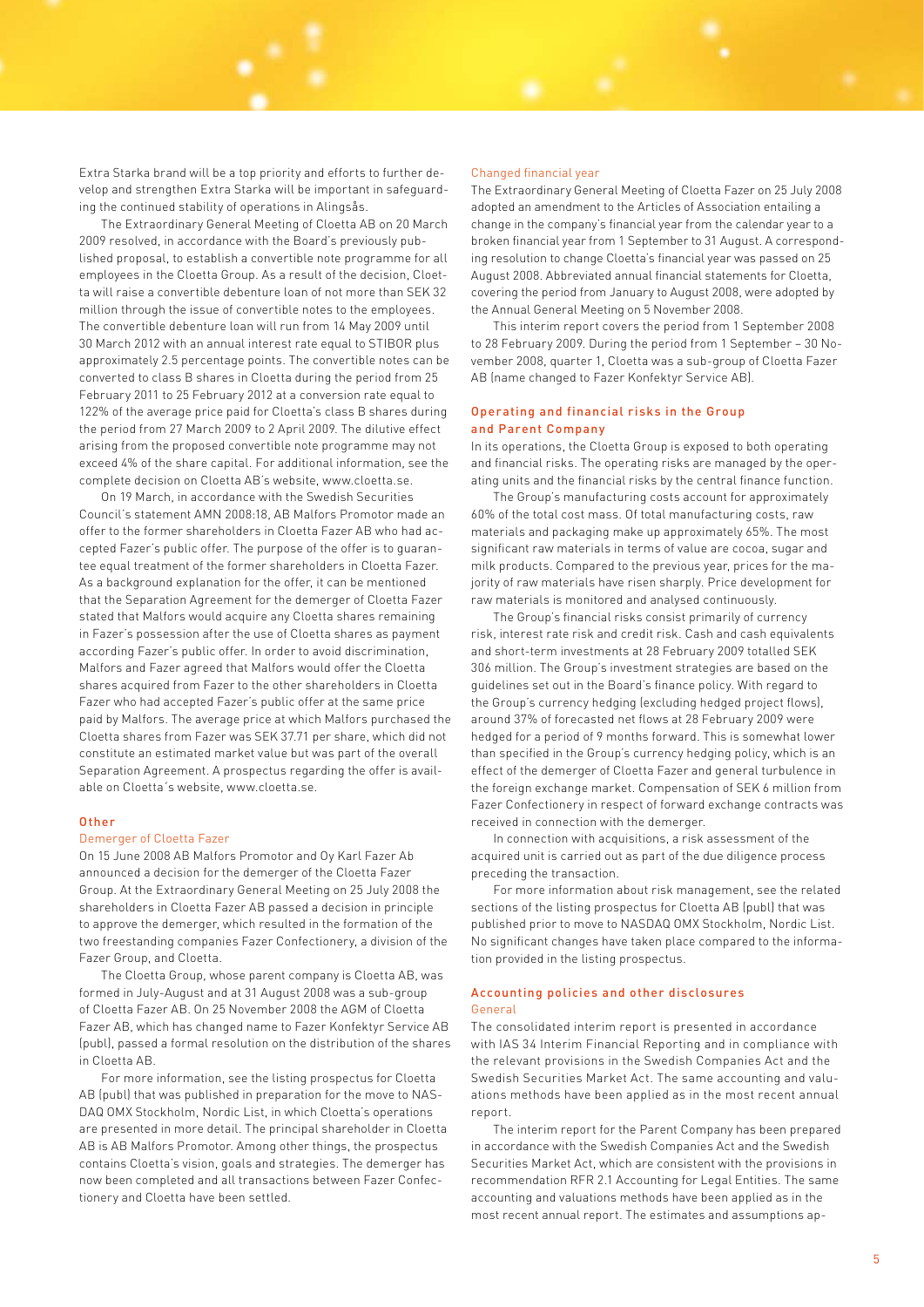plied by the board and management in preparation of the financial statements are evaluated on a regular basis.

The primary basis for segmentation of the Group's operations consists of geographical segments. Operations are carried out in only one business segment, consisting of manufacturing and sales of confectionery. Of the geographical segments, Sweden is by far the largest market for Cloetta and the other geographical segments do not differ from those in Sweden in terms of risks and opportunities for Cloetta, nor do the risks and opportunities differ between sugar confectionery and chocolate. Consequently, no reporting by segment is provided in the financial reports.

The comparative financial information presented in this interim report is stated according to the principles for predecessor accounting. This means that all of the companies transferred to Cloetta from Cloetta Fazer during 2008 are reported with combined comparatives from the transferred companies based on the consolidated values at which they were reported in the Cloetta Fazer Group. Karamellpojkarna is included as of 1 October 2007 when the company was acquired by Cloetta Fazer. Because the group formation refers to companies under the same controlling

influence, the rules in IFRS 3, Business Combinations, are not applicable.

#### Related party transactions

The definition of related party transactions changed in connection with Cloetta's separation from the Fazer group. Following the demerger, Cloetta AB is an independent and autonomous company. Its principal shareholder is AB Malfors Promotor and any buying and selling of goods and services between Cloetta and the principal shareholder are regarded as related party transactions. No such transactions took place during the period under review.

Sales of goods to companies in the Cloetta Fazer Group (which was considered a related party to Cloetta during the period from September to November 2008) accounted for 4.0% (3.5) of total sales in the first quarter. Of other operating income for the same period, 0% (0) referred to services sold to related parties. Purchases from related parties for the same period amounted to SEK 106 million (89). Buying and selling of goods and services between closely related companies has been carried out at market-based prices.

The Board of Directors and the President hereby give their assurance that this semi-annual report provides a true and fair view of the business activities, financial position and results of operations of the Parent Company and the Group and describes the significant risks and uncertainties to which the Parent Company and the Group companies are exposed.

> Ljungsbro, 23 March 2009 Cloetta AB (publ)

> > Olof Svenfelt Board Chairman

Lennart Bohlin Johan Hjertonsson

Ulrika Stuart Hamilton Mikael Svenfelt Meg Tivéus Board member Board member Board member

Lena Grönedal Birgitta Hillman

Board member Board member

Employee representative Employee representative

Curt Petri Managing Director and CEO

The information in this report has not been reviewed by the company's auditors.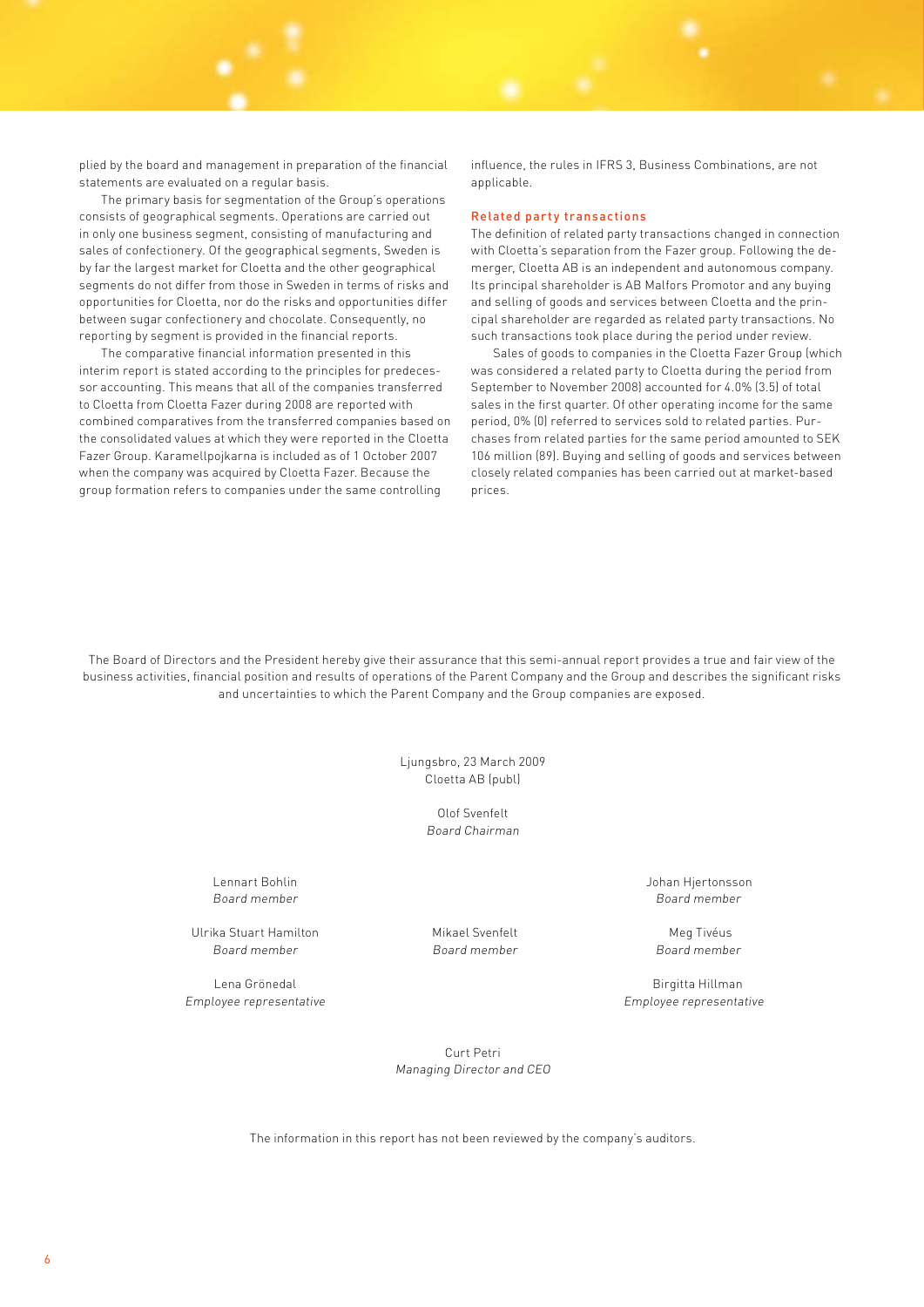# Summary consolidated profit and loss accounts

|                                             |                          |                       | First half year          |                       | Rolling<br>Second quarter<br>12 months |                 |
|---------------------------------------------|--------------------------|-----------------------|--------------------------|-----------------------|----------------------------------------|-----------------|
| <b>SEKM</b>                                 | Dec 2008-<br>Feb 2009    | Dec 2007-<br>Feb 2008 | Sep 2008-<br>Feb 2009    | Sep 2007-<br>Feb 2008 | Mar 2008-<br>Feb 2009                  | 2008<br>Jan-Aug |
| Net sales                                   | 278                      | 332                   | 735                      | 778                   | 1 3 4 4                                | 838             |
| Cost of goods sold                          | $-199$                   | $-247$                | $-527$                   | $-552$                | $-963$                                 | $-598$          |
| Gross profit                                | 79                       | 85                    | 208                      | 226                   | 381                                    | 240             |
| Other operating income                      | $-5$                     | $\theta$              | 38                       | $\overline{0}$        | 44                                     | 6               |
| Selling and administrative expenses         | $-82$                    | $-93$                 | $-216$                   | $-194$                | $-482$                                 | $-330$          |
| Other operating expenses                    | $\overline{\phantom{m}}$ | $-1$                  | $\overline{\phantom{0}}$ | $-3$                  | $\mathbf 0$                            | $\mathbf 0$     |
| <b>Operating profit</b>                     | $-8$                     | $-9$                  | 30                       | 29                    | $-57$                                  | $-84$           |
| Financial items                             | 1                        | $\overline{2}$        | $\overline{c}$           | 3                     | 4                                      | 3               |
| Profit before tax                           | $-7$                     | $-7$                  | 32                       | 32                    | $-53$                                  | $-81$           |
| Income tax expense                          | $\overline{c}$           | 3                     | 0                        | $-10$                 | $-2$                                   | $-4$            |
| Profit/loss for the period                  | $-5$                     | $-4$                  | 32                       | 22                    | $-55$                                  | $-85$           |
|                                             |                          |                       |                          |                       |                                        |                 |
| Profit/loss for the period attributable to: |                          |                       |                          |                       |                                        |                 |
| Equity holders of the Parent Company        | $-5$                     | $-4$                  | 32                       | 22                    | $-55$                                  | $-85$           |
| Earnings per share, basic and diluted       | $-0.21$                  | $-0.17$               | 1.33                     | 0.91                  | $-2.28$                                | $-3.50$         |
| Number of shares at end of period 11        | 24,119,196               | 24,119,196            | 24,119,196               | 24,119,196            | 24,119,196                             | 24,119,196      |

<sup>1)</sup> Which also corresponds to the average number of shares during the period.

### Breakdown between own sales and contract sales for Fazer<sup>11</sup>

|                                     | First half year      |                         |        |  |
|-------------------------------------|----------------------|-------------------------|--------|--|
| <b>SEKM</b>                         | Own sales<br>Cloetta | Contract sales<br>Fazer | Total  |  |
| Net sales                           | 518                  | 217                     | 735    |  |
| Cost of goods sold                  | $-356$               | $-166$                  | $-525$ |  |
| Gross profit                        | 162                  | 51                      | 213    |  |
|                                     |                      |                         |        |  |
| Other sales revenue                 | $-5$                 |                         | $-5$   |  |
| Selling and administrative expenses | $-136$               | $-47$                   | $-183$ |  |
| Operating profit                    | 21                   | 4                       | 25     |  |
|                                     |                      |                         |        |  |
| Operating margin, %                 | 4.1                  | 2.0                     | 3.4    |  |

1) Excluding items affecting comparability (see "Comparative information").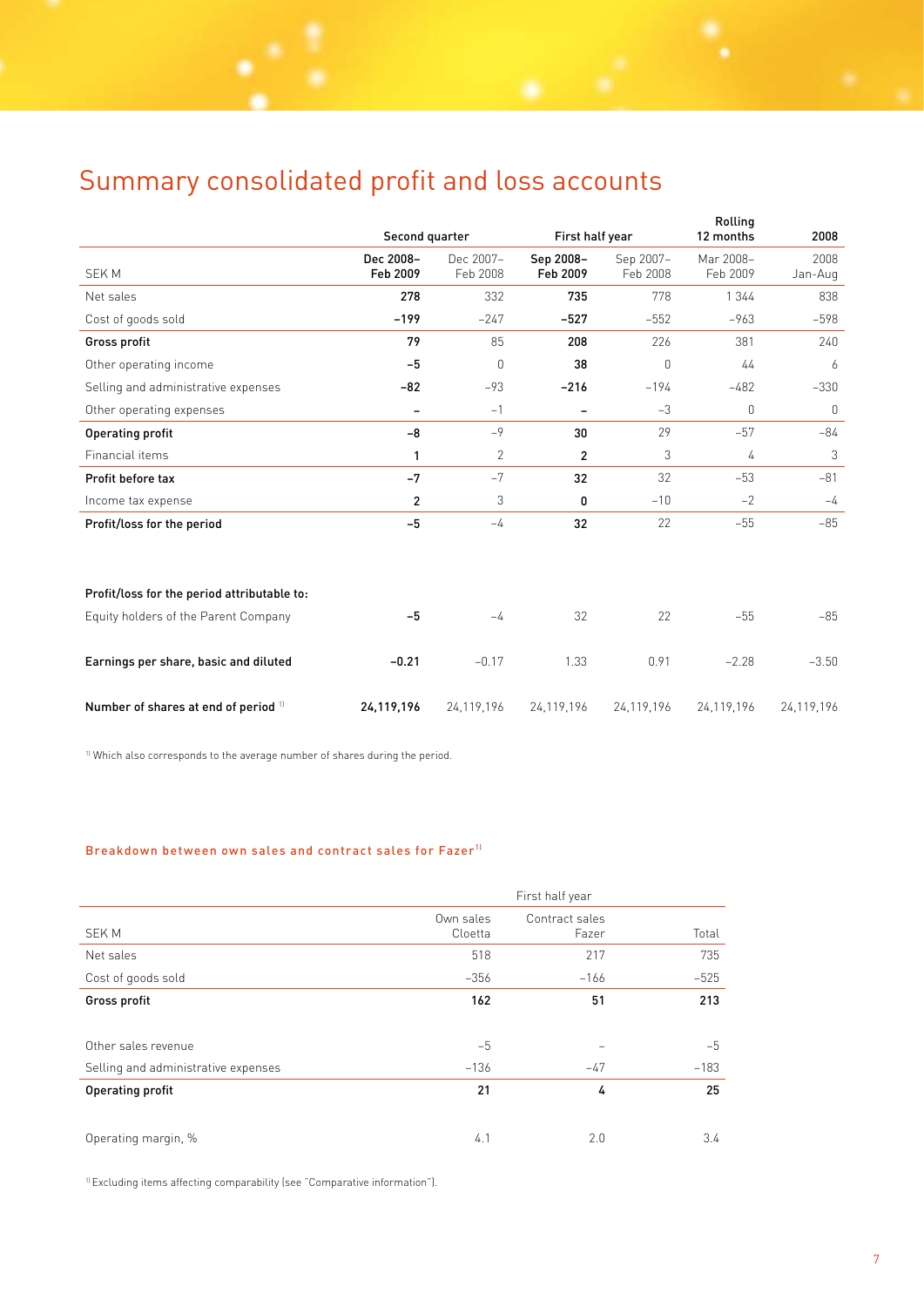# Comparative information

Significant items affecting comparability between years:

|                                                                                  | Second quarter        |                          | <b>First half</b>     |                       | Rolling<br>12 months  | 2008            |
|----------------------------------------------------------------------------------|-----------------------|--------------------------|-----------------------|-----------------------|-----------------------|-----------------|
| <b>SEKM</b>                                                                      | Dec 2008-<br>Feb 2009 | Dec 2007-<br>Feb 2008    | Sep 2008-<br>Feb 2009 | Sep 2007-<br>Feb 2008 | Mar 2008-<br>Feb 2009 | 2008<br>Jan-Aug |
| Cost of goods sold                                                               |                       |                          |                       |                       |                       |                 |
| Restructuring charges                                                            |                       |                          | -5                    | $-13$                 | $-5$                  |                 |
| Total cost of goods sold                                                         |                       |                          | $-5$                  | $-13$                 | $-5$                  |                 |
| Selling and administrative expenses                                              |                       |                          |                       |                       |                       |                 |
| Goodwill impairment                                                              |                       |                          |                       | $\mathbf{0}$          | $-90$                 | $-90$           |
| Restructuring charges                                                            |                       |                          | $-33$                 | $-9$                  | $-35$                 | $-2$            |
| Total selling and administrative expenses                                        |                       |                          | $-33$                 | $-9$                  | $-125$                | $-92$           |
| Other operating income                                                           |                       |                          |                       |                       |                       |                 |
| Compensation received from<br>Fazer Confectionery for restructuring charges      |                       |                          | 28                    |                       | 28                    |                 |
| Compensation received from Fazer<br>Confectionery for forward exchange contracts |                       |                          | 6                     |                       | 6                     |                 |
| Reversal of provision for additional<br>purchase price                           |                       |                          | 9                     | $\Omega$              | 9                     |                 |
| Total other operating income                                                     |                       |                          | 43                    | $\Omega$              | 43                    |                 |
| Effect on operating profit                                                       |                       |                          | 5                     | $-22$                 | $-87$                 | $-92$           |
| Income tax expense                                                               |                       | $\equiv$                 | 1                     | 6                     | 1                     | $\mathbf{0}$    |
| Effect on profit for the period                                                  |                       | $\overline{\phantom{0}}$ | 6                     | $-16$                 | $-86$                 | $-92$           |

# Quarterly data

|                                       | Q <sub>2</sub>        | Q <sub>1</sub>  | Q4              | Q3              | Q <sub>2</sub>       | Q <sub>1</sub>  | 2008            |
|---------------------------------------|-----------------------|-----------------|-----------------|-----------------|----------------------|-----------------|-----------------|
|                                       | Dec 2008-<br>Feb 2009 | 2008<br>Sep-Nov | 2008<br>Jun-Aug | 2008<br>Mar-May | Dec 2007<br>Feb 2008 | 2007<br>Sep-Nov | 2008<br>Jan-Aug |
| Net sales, SEK M                      | 278                   | 457             | 304             | 296             | 332                  | 446             | 838             |
| Operating profit/loss, SEK M          | -8                    | 38              | $-71$           | $-16$           | $-9$                 | 38              | -84             |
| Operating margin, %                   | neg.                  | 8.3             | neg.            | neg.            | neg.                 | 8.5             | neg.            |
| Operating profit, SEK M <sup>11</sup> | $-8$                  | 33              | 21              | $-16$           | $-9$                 | 60              | 8               |
| Operating margin, % <sup>11</sup>     | neg.                  | 7.2             | 7.0             | neg.            | neg.                 | 13.5            | 1.0             |
| Earnings per share, SEK               | $-0.21$               | 1.53            | $-2.94$         | $-0.68$         | $-0.24$              | 1.10            | $-3.50$         |

1) Excluding items affecting comparability.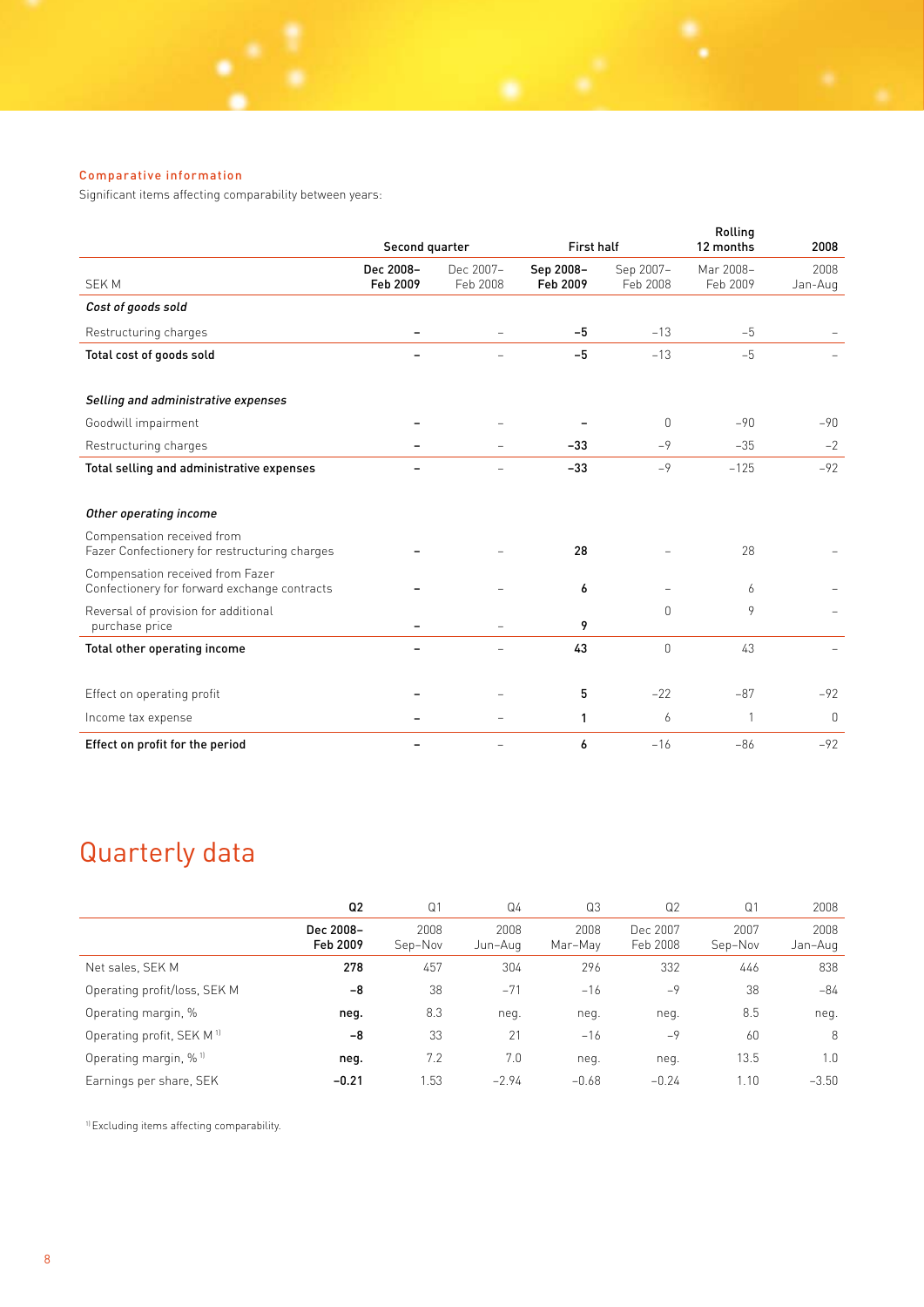# Summary consolidated balance sheets

|                               | 2009           | 2008   | 2008           |
|-------------------------------|----------------|--------|----------------|
| <b>SEKM</b>                   | 28 Feb         | 29 Feb | 31 Aug         |
| <b>ASSETS</b>                 |                |        |                |
| Non-current assets            |                |        |                |
| Intangible assets             |                |        |                |
| Goodwill                      | 91             | 181    | 91             |
| Other intangible assets       | 53             | 52     | 53             |
| Tangible assets               | 420            | 317    | 397            |
| Financial assets              | $\overline{4}$ | 12     | $\sqrt{4}$     |
| Total non-current assets      | 568            | 562    | 545            |
| <b>Current assets</b>         |                |        |                |
| Inventories                   | 108            | 141    | 153            |
| Current receivables           | 152            | 197    | 185            |
| Short-term investments        | 31             |        |                |
| Cash and cash equivalents     | 275            | 339    | 279            |
| <b>Total current assets</b>   | 566            | 677    | 617            |
| <b>TOTAL ASSETS</b>           | 1,134          | 1,239  | 1,162          |
| <b>EQUITY AND LIABILITIES</b> |                |        |                |
| Equity                        | 735            | 780    | 707            |
| Non-current liabilities       |                |        |                |
| Deferred tax liability        | 112            | 123    | 122            |
| Other provisions              | 85             | 79     | 76             |
| Total non-current liabilities | 197            | 202    | 198            |
| Current liabilities           | 202            | 257    | 257            |
| Total equity and liabilities  | 1,134          | 1,239  | 1,162          |
| Pledged assets                | 4              | 4      | 4              |
| Contingent liabilities        | 8              | 7      | $\overline{7}$ |

# Consolidated statements of changes in equity

|                                                                                                     | Sep 2008- | Sep 2008- | 2008    |
|-----------------------------------------------------------------------------------------------------|-----------|-----------|---------|
| <b>SEK M</b>                                                                                        | Feb 2009  | Feb 2009  | Jan-Aug |
| Equity at beginning of period                                                                       | 707       | 758       | 778     |
|                                                                                                     |           |           |         |
| Translation differences                                                                             | 0         | 0         | 0       |
| Total income and expense recognised directly in<br>equity, excluding transactions with shareholders | 707       | 758       | 778     |
| Profit/loss for the period                                                                          | 32        | 22        | $-85$   |
| Total recognised income and expense excluding<br>transactions with shareholders                     | 32        | 22        | $-85$   |
| Shareholder contributions received                                                                  |           |           | 17      |
| Group contributions                                                                                 |           |           | $-3$    |
| <b>Dividends</b>                                                                                    | -4        |           |         |
| Equity at end of period                                                                             | 735       | 780       | 707     |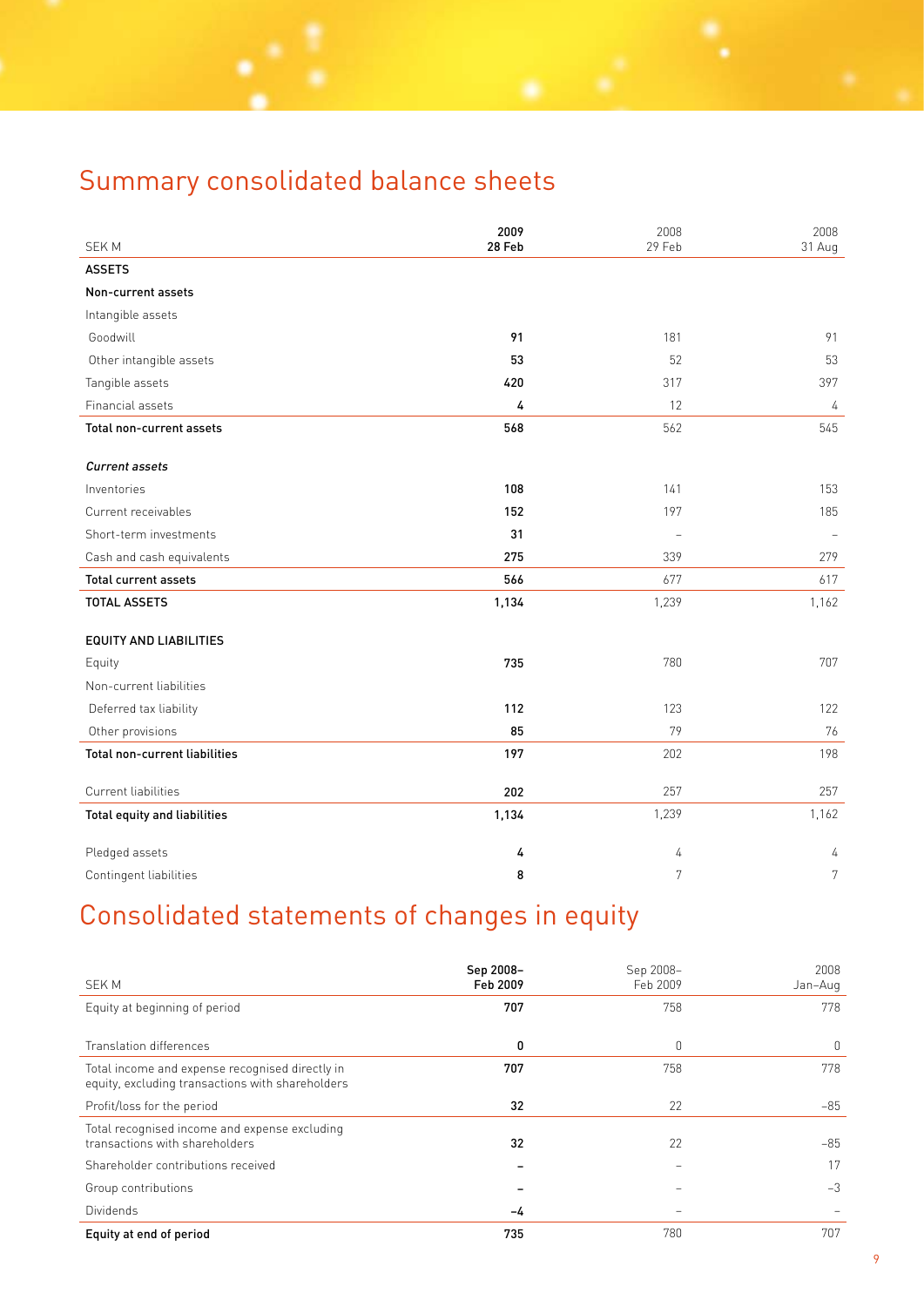# Summary consolidated cash flow statements

|                                                                 | First half year<br>Second quarter |                          | Rolling<br>12 months     |                          |                       | 2008            |
|-----------------------------------------------------------------|-----------------------------------|--------------------------|--------------------------|--------------------------|-----------------------|-----------------|
| <b>SEKM</b>                                                     | Dec 2008-<br>Feb 2009             | Dec 2007-<br>Feb 2008    | Sep 2008-<br>Feb 2009    | Sep 2007-<br>Feb 2008    | Mar 2008-<br>Feb 2009 | 2008<br>Jan-Aug |
| Cash flow from operating activities                             | 63                                | $\Omega$                 | 123                      | 47                       | 95                    | $-35$           |
| <b>Investing activities</b>                                     |                                   |                          |                          |                          |                       |                 |
| Net expenditure on property, plant and equipment                | $-22$                             | 23                       | $-45$                    | $-17$                    | $-125$                | $-86$           |
| Acquisition of subsidiaries                                     |                                   |                          |                          | 1                        |                       |                 |
| Acquisition/divestment of short-term investments                | $-10$                             | $\overline{\phantom{0}}$ | $-31$                    | $\overline{\phantom{a}}$ | $-31$                 |                 |
| Acquisition/divestment of long-term investments                 | $\overline{\phantom{0}}$          | 6                        | $\overline{\phantom{0}}$ | 6                        | $\mathbf{1}$          | 6               |
| Cash flow from investing activities                             | $-32$                             | 29                       | $-76$                    | $-10$                    | $-155$                | $-80$           |
| <b>Financing activities</b>                                     |                                   |                          |                          |                          |                       |                 |
| Dividends to shareholders                                       |                                   |                          | -4                       |                          | $-4$                  |                 |
| <b>Borrowings</b>                                               |                                   | $\overline{\phantom{0}}$ | $\overline{\phantom{a}}$ | $\overline{\phantom{a}}$ | 47                    | 47              |
| Repayment of debt                                               | $-5$                              | $\overline{\phantom{0}}$ | $-47$                    | $\overline{\phantom{0}}$ | $-47$                 |                 |
| Cash flow from financing activities                             | $-5$                              | $\Omega$                 | $-51$                    | $\Omega$                 | $-4$                  | 47              |
| Cash flow for the period                                        | 26                                | 29                       | -4                       | 37                       | $-64$                 | $-68$           |
| Cash and cash equivalents at beginning of period                | 249                               | 310                      | 279                      | 302                      | 339                   | 347             |
| Cash and cash equivalents at end of period                      | 275                               | 339                      | 275                      | 339                      | 275                   | 279             |
| Cash, cash equivalents and short-term<br>investments < 3 months | 275                               | 339                      | 275                      | 339                      | 275                   | 279             |
| Short-term investments > 3 months                               | 31                                | $\overline{\phantom{0}}$ | 31                       | $\overline{\phantom{0}}$ | 31                    |                 |
|                                                                 | 306                               | 339                      | 306                      | 339                      | 306                   | 279             |

# Key ratios

|                                                                                                                          |                       | First half year<br>Second quarter |                       |                       | 2008            | 2007            |
|--------------------------------------------------------------------------------------------------------------------------|-----------------------|-----------------------------------|-----------------------|-----------------------|-----------------|-----------------|
|                                                                                                                          | Dec 2008-<br>Feb 2009 | Dec 2007-<br>Feb 2008             | Sep 2008-<br>Feb 2009 | Sep 2007-<br>Feb 2008 | 2008<br>Jan-Aug | 2007<br>Jan-Dec |
| Operating profit, SEK M                                                                                                  | $-8$                  | $-9$                              | 30                    | 29                    | $-84$           | 58              |
| Operating margin, %                                                                                                      | neg.                  | neg.                              | 4.1                   | 3.7                   | neg.            | 4.2             |
| Items affecting comparability with an effect on<br>operating profit, SEK M<br>Operating margin excluding items affecting |                       |                                   | 5                     | $-22$                 | $-92$           | $-22$           |
| comparability, %                                                                                                         | neg.                  | neg.                              | 3.4                   | 6.6                   | 1.0             | 5.8             |
| Profit/loss before tax, SEK M                                                                                            | $-7$                  | $-7$                              | 32                    | 32                    | $-81$           | 62              |
| Earnings per share, basic and diluted, SEK                                                                               | $-0.21$               | $-0.17$                           | 1.33                  | 0.91                  | $-3.50$         | 1.84            |
| Earnings per share, basic and diluted, SEK 11                                                                            | $-0.21$               | $-0.17$                           | 1.08                  | 1.58                  | 0.31            | 2.50            |
| Return on capital employed, % 1,21                                                                                       | 4.6                   | 9.6                               | 4.6                   | 9,6                   | 3.8             | 10.3            |
| Return on equity after tax, $\%$ <sup>1,2)</sup>                                                                         | 4.0                   | 7.1                               | 4.0                   | 7.1                   | neg.            | 5.7             |
| Cash flow from operating activities, SEK                                                                                 | 63                    | $\mathbf 0$                       | 123                   | 47                    | $-35$           | 82              |
| Cash flow after investments in property,                                                                                 |                       |                                   |                       |                       |                 |                 |
| plant and equipment, SEK M                                                                                               | 41                    | 23                                | 78                    | 30                    | $-121$          | 41              |
| Net asset, SEK M                                                                                                         | 239                   | 243                               | 239                   | 243                   | 171             | 286             |
| Equity/assets ratio, %                                                                                                   | 64.8                  | 63.0                              | 64.8                  | 63.0                  | 60.9            | 65.3            |
| Equity per share, SEK                                                                                                    | 30.47                 | 32.34                             | 30.47                 | 32.34                 | 29.34           | 32.28           |
| Average number of employees                                                                                              | 464                   | 505                               | 475                   | 524                   | 503             | 517             |
| Number of shares at end of period <sup>31</sup>                                                                          | 24,119,196            | 24,119,196                        | 24,119,196            | 24, 119, 196          | 24,119,196      | 24,119,196      |

<sup>1)</sup> Excluding items affecting comparability between years.

2) Refers to rolling 12-month period.

<sup>3)</sup> Which also corresponds to the average number of shares during the period.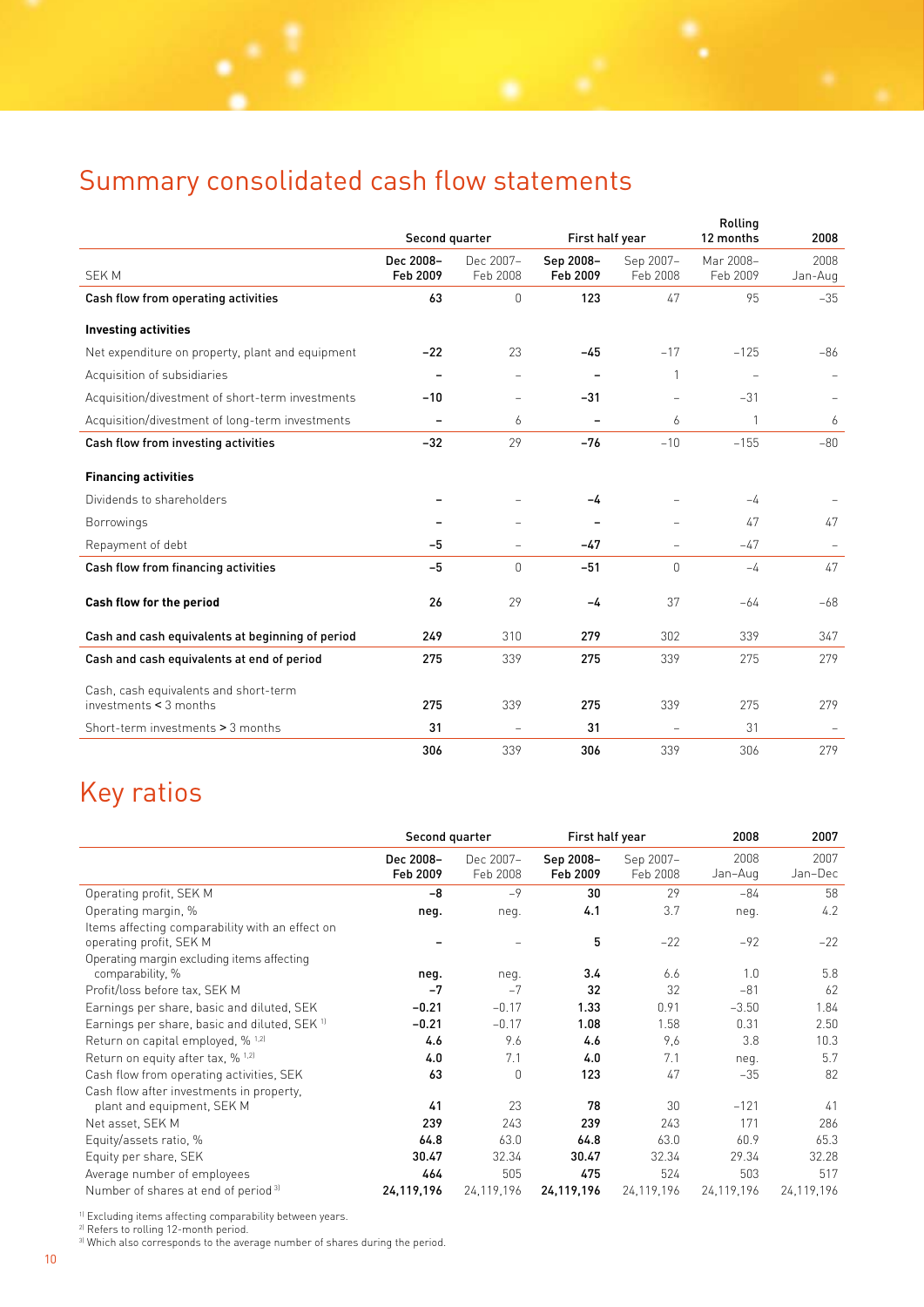# Summary parent company profit and loss accounts

|                                                 | Second quarter        |                          |                       | First half year       |                 |
|-------------------------------------------------|-----------------------|--------------------------|-----------------------|-----------------------|-----------------|
| <b>SEKM</b>                                     | Dec 2008-<br>Feb 2009 | Dec 2007-<br>Feb 2008    | Sep 2008-<br>Feb 2009 | Sep 2007-<br>Feb 2008 | 2008<br>Jan-Aug |
| Net sales                                       | 9                     |                          | 19                    |                       |                 |
| Costs for property management and sold services | 0                     | $\overline{\phantom{0}}$ | 0                     |                       |                 |
| Gross profit                                    | 9                     | -                        | 19                    |                       |                 |
|                                                 |                       |                          |                       |                       |                 |
| Administrative expenses                         | $-13$                 | -                        | $-24$                 |                       | $-1$            |
| Operating profit/loss                           | -4                    |                          | $-5$                  |                       | $-1$            |
|                                                 |                       |                          |                       |                       |                 |
| Other financial income and expenses             | $-1$                  |                          | $-1$                  |                       |                 |
| Profit/loss before tax                          | $-5$                  |                          | $-6$                  |                       | $-1$            |
|                                                 |                       |                          |                       |                       |                 |
| Income tax expense                              | 1                     | $\qquad \qquad -$        | 0                     |                       | 0               |
| Profit/loss for the period                      | -4                    |                          | -6                    |                       | $-1$            |

# Summary parent company balance sheets

| <b>SEKM</b>                         | 2009<br>28 Feb | 2008<br>29 Feb           | 2008<br>31 Aug |
|-------------------------------------|----------------|--------------------------|----------------|
| Tangible assets                     | 4              | $\overline{\phantom{0}}$ | 4              |
| Financial assets                    | 538            | $\qquad \qquad -$        | 547            |
| Total non-current assets            | 542            |                          | 551            |
|                                     |                |                          |                |
| Current assets                      | 43             | $\mathbb O$              | 33             |
| <b>TOTAL ASSETS</b>                 | 585            | $\overline{0}$           | 584            |
|                                     |                |                          |                |
| Equity                              | 518            | $\overline{0}$           | 528            |
| Non-current liabilities             | 0              |                          | 9              |
| Current liabilities                 | 67             | $\qquad \qquad =$        | 47             |
| <b>TOTAL EQUITY AND LIABILITIES</b> | 585            | $\overline{0}$           | 584            |
|                                     |                |                          |                |
| Contingent liabilities              | 8              |                          | $7^{\circ}$    |